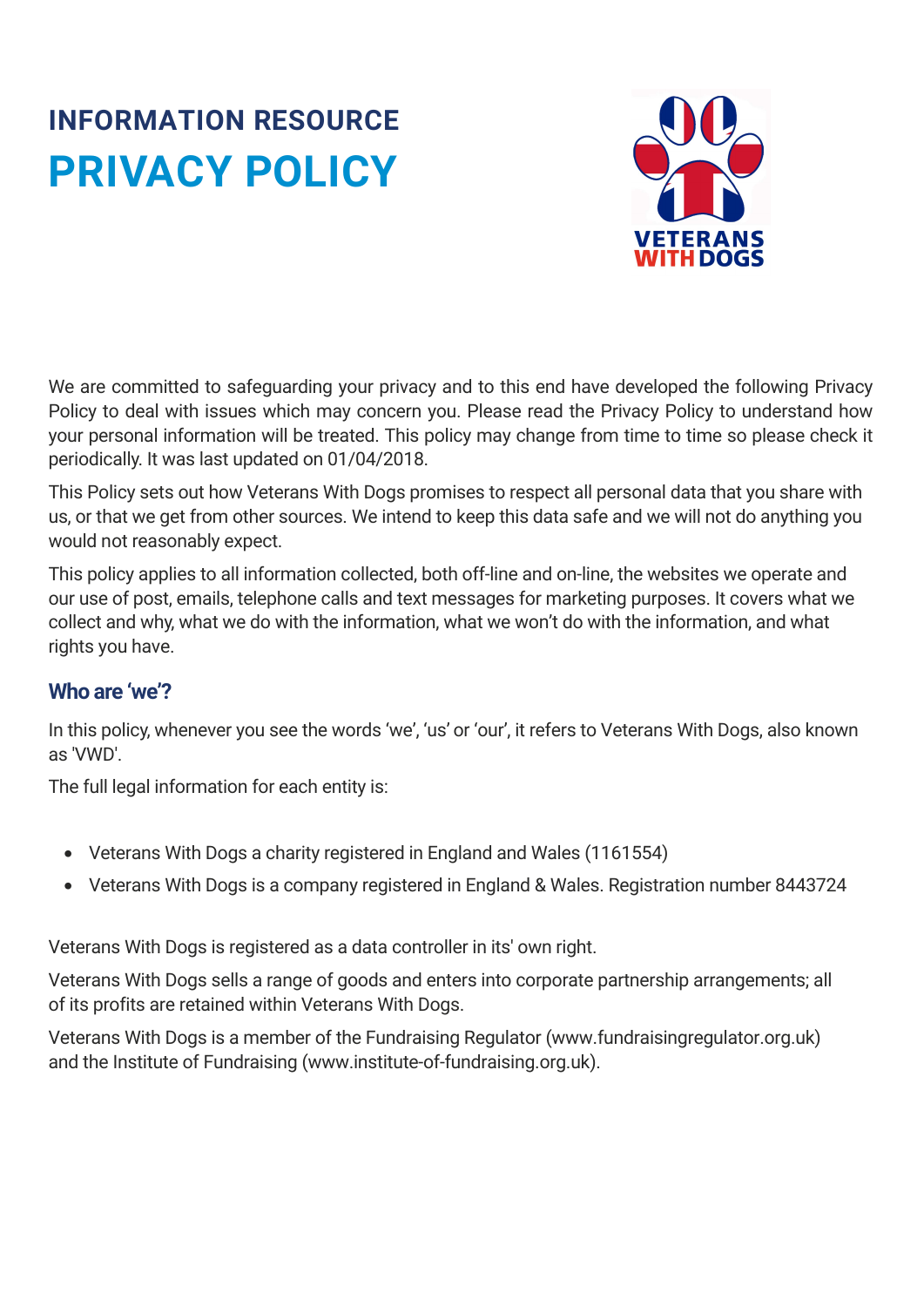## Your acceptance of this policy, and our right to change it

By providing your information to us or by using our websites or social media pages, you consent to our collection and use of the information you provide in the ways set out in this policy. If you do not agree to this policy please do not use our sites, social media pages or provide your details to us.

If we make any significant changes in the way we treat your personal information we will make this clear on the Veterans With Dogs website or by contacting you directly.

## **What information dowe collect?**

We will only ever collect the information we need and only share it with those that need to know including data that will be useful to help improve our provisions and communications with you. We collect:

- **Non-personal** information such as IP addresses (the location of the computer on the internet), pages accessed and files downloaded. This helps us to determine how many people use our sites, how many people visit on a regular basis, and how popular our pages are. This information doesn't tell us anything about who you are or where you live. It simply allows us to monitor and improve our online service to you.
- **Personal** information such as name, postal address, phone number, email address, date of birth and bank details (where appropriate), information about your interests etc. You don't have to disclose any of this information to browse the online sites. If you donate by direct debit we will store your bank details. We DO NOT store your credit card details. However, some third-party providers may store your card details on their sites. All providers we use are fully compliant with PCI rulings.
- We also use **cookies** on our websites. Please see our cookies policy (below) for further information.

You have the right to withhold requested information, however we may not be able to provide you with certain services if you do this.

## Children's data

It is our policy not to request donations or subscriptions, or accept product orders, from children under 18. If we are contacted by anyone under 18, before we collect data from them we will always ask them to:

- Obtain the permission of a parent or guardian before contacting us, and
- Let an adult know before they use our sites to obtain information about fundraising or supporting our work.

## Other people's data

Some of the services we offer allow you to provide the personal data of other people (e.g. providing a friend's name for event tickets you have purchased or tagging people on photos on social media). Before providing anyone else's data please ensure they are happy for you to do so and under no circumstances must you make public another person's home address, email address, or phone number without their permission.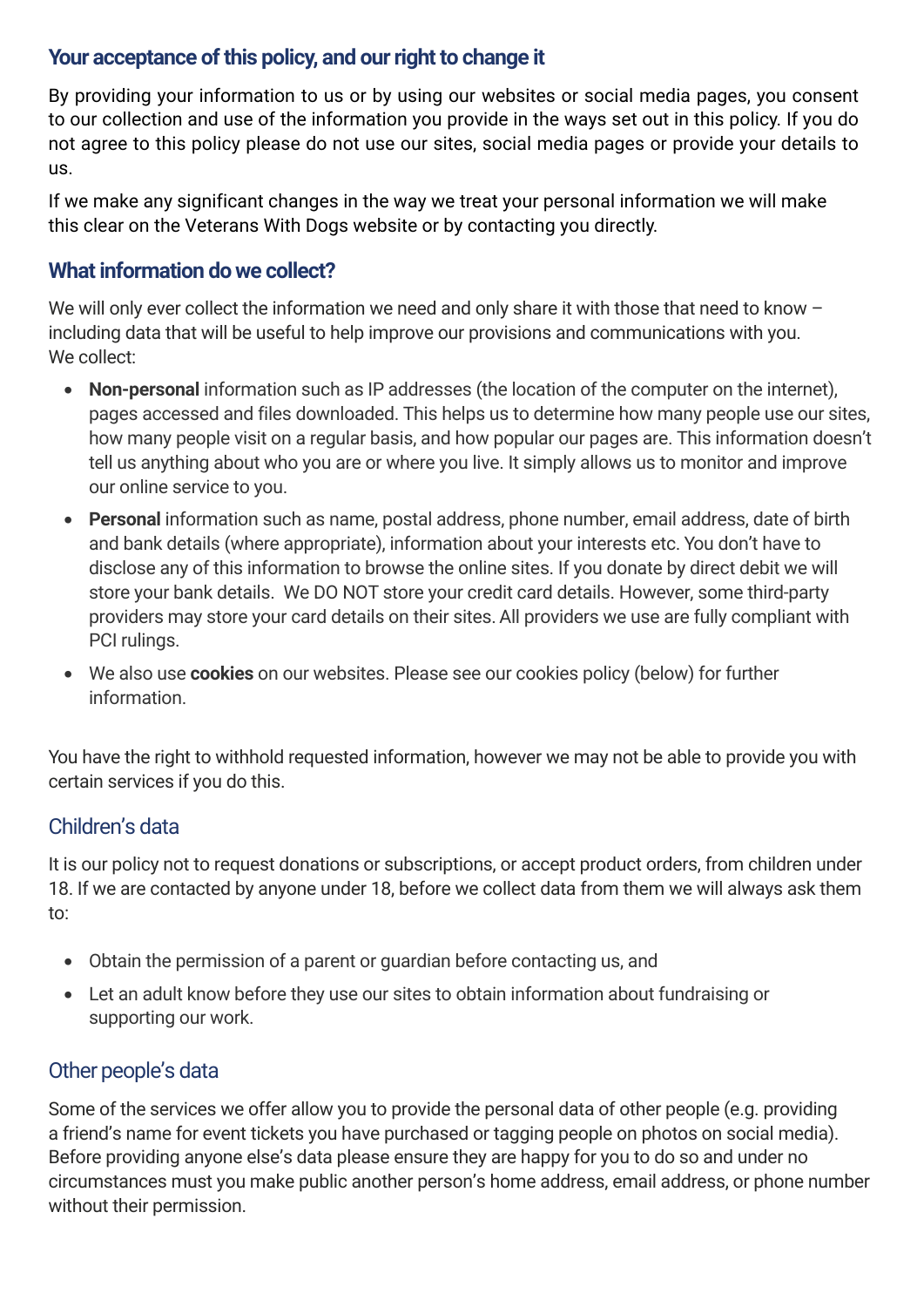### **Where we collect information about you from**

We collect information in the following ways:

#### **When you give it to us DIRECTLY**

You may give us your information when you give a donation, purchase our products, register for an event or communicate with us. Sometimes when you support us, your information is collected by an organisation working for us (e.g. fundraising/marketing agencies), but we are responsible for your data at all times.

#### **When you give it to us INDIRECTLY**

Your information may be shared with us by independent fundraising websites like NowDonate, Just Giving or Virgin Money Giving. These independent third parties will only do so when you have indicated that you wish to support Veterans With Dogs and with your consent. You should check their Privacy Policy when you provide your information to understand fully how they will process your data.

#### **When you give permission to OTHER ORGANISATIONS to share or it is available publicly**

We may combine information you provide to us with information available from external sources. This will enable us to gain a better understanding of our supporters, improving our fundraising methods, products and services, and will help us to build a stronger relationship with you.

The information we get from other organisations may depend on your privacy settings or the responses you give, so you should regularly check them. This information comes from the following sources:

#### **• Third party organisations**

You may have provided permission for a company or other organisation to share your data with third parties, including charities. This could be when you buy a product or service, register for an online competition or sign up with a comparison site.

#### **• Social Media**

Depending on your settings or the privacy policies for social media and messaging services like Facebook, WhatsApp or Twitter, you might give us permission to access information from those accounts or services.

#### **• Information available publicly**

This may include information found in places such as the Electoral Register, National Change of Address, Google, Companies House and information that has been published in articles/ newspapers. This allows us to assess and improve the accuracy of the information we hold about you and to better manage our relationship with you.

#### **• Links to third party websites**

Our website contains links to third party websites that we believe may be of interest to our website visitors. This privacy policy only governs our website and we are not responsible for the privacy policies that govern third party websites, including social media websites, even where we have provided links to them. If you use any link on our website we recommend you read the privacy policy of that website before sharing any personal or financial data and make use of the privacy settings and reporting mechanisms to control how your data is used.

## **What dowe dowith the information we collect?**

We will use the information you provide to:

- Verify your identity, and to detect and prevent fraud.
- Provide you with the services, products or information you have requested.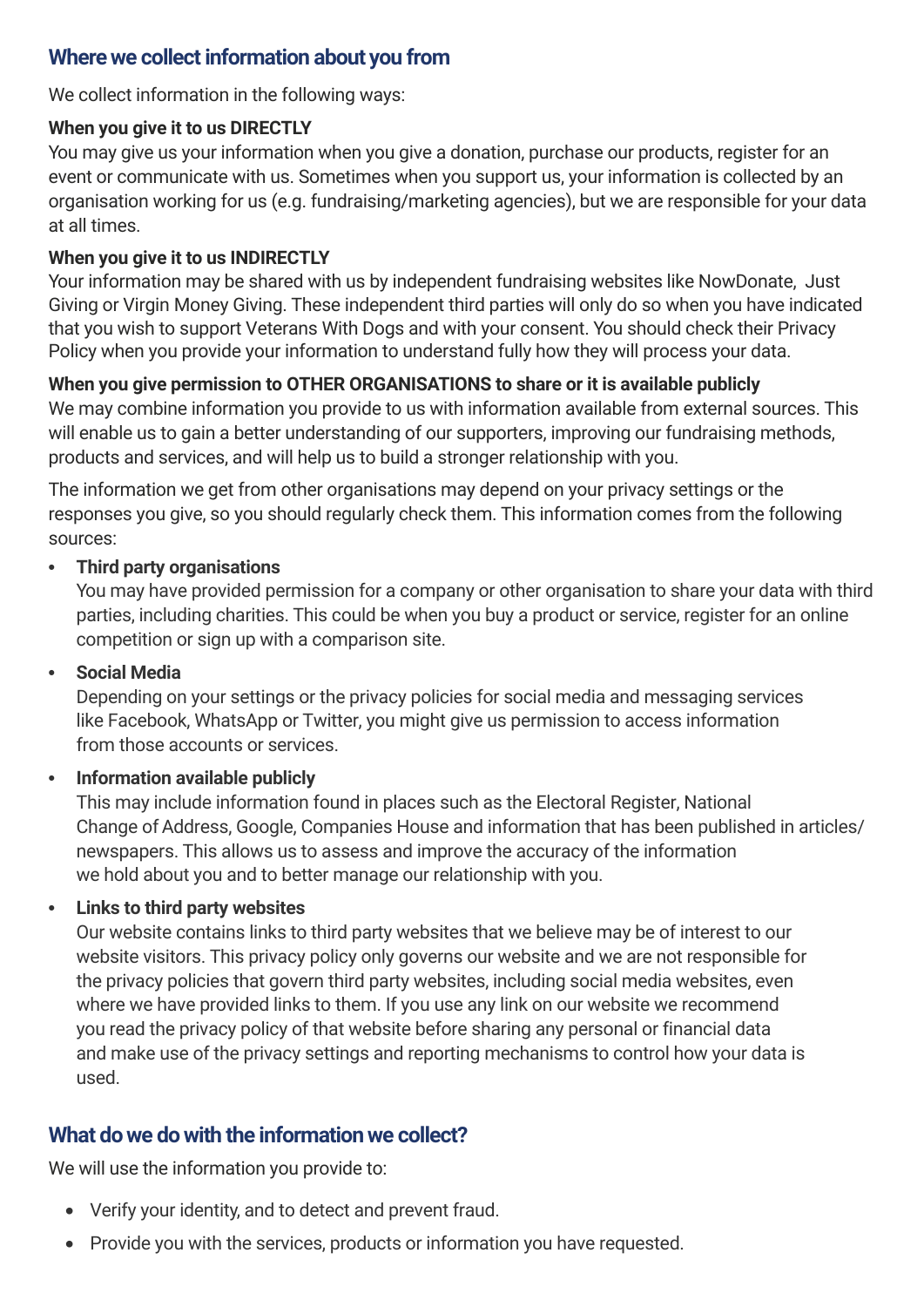- Administer your donation, event registration or support your fundraising, including claiming Gift Aid from HMRC.
- Process orders, deliver products and communicate with you about orders.
- Keep a record of your relationship with us.
- Ensure we know how you prefer to be contacted and where you have agreed to it, provide you with information that we think may be of interest to you including fundraising request.
- Carry out research on the demographics, interests and behaviour of our supporters and website users to help us gain a better understanding of them and to enable us to improve our service and communications.
- Provide a personalised service to you when you visit our website this could include customising the content and/or layout of our pages for individual users.
- Manage surveys and questionnaires.
- We use your personal information to investigate, and respond to complaints, legal claims or other issues.

We may use your personal information for other purposes which we specifically notify you about and, where appropriate, obtain your consent e.g. sharing your story.

# Usingyour information for marketing

We only want to communicate with you by the method you prefer and send you information that may be of interest to you. Our marketing communications include information about our latest news, campaigns and lifesaving work.

With your consent, we will contact you to let you know about the progress we are making and to ask for donations or other support. Occasionally, we may include information from partner organisations or organisations who support us. We make it easy for you to tell us how you want us to communicate, in a way that suits you. Our forms have clear marketing preference questions and we include information on how to opt out when we send you marketing communications. If you don't want to hear from us, we will respect your wishes.

You can change your preferences at any time by completing our consent form at **[veteranswithdogs.org.uk/preferences](http://www.combatstress.org.uk/preferences)**. Alternatively, if you would like to discuss the communications you are receiving please call our office weekdays between 8.30am and 4.30pm on 01626 374041 or **email [fundraising@veteranswithdogs.org.uk](mailto:fundraising@combatstress.org.uk)**. Please allow 28 days for us to fully complete your request

If we contact you by email, every message we send will include a link to opt out of receiving future messages if you change your mind.

If you would like further information on how to record your communication preferences on the official register then please visit The Mailing Preference Service [\(mpsonline.org.uk\)](http://www.mpsonline.org.uk/), The Telephone Preference Service [\(tpsonline.org.uk\)](http://www.tpsonline.org.uk/) and the Fundraising Preference Service (fundraisingregulator.org.uk/thefundraising-preference-service).

We will never sell your personal data, or share it with third parties for their marketing purposes.

# Building profiles of supporters and targeting communications

Developing a better understanding of our opted-in supporters through their personal data allows us to fundraise more efficiently and make better decisions; ultimately, helping us to reach our goal of making sure veterans can tackle the past and take on the future.

We use profiling and screening techniques, including some automated techniques, such as postcode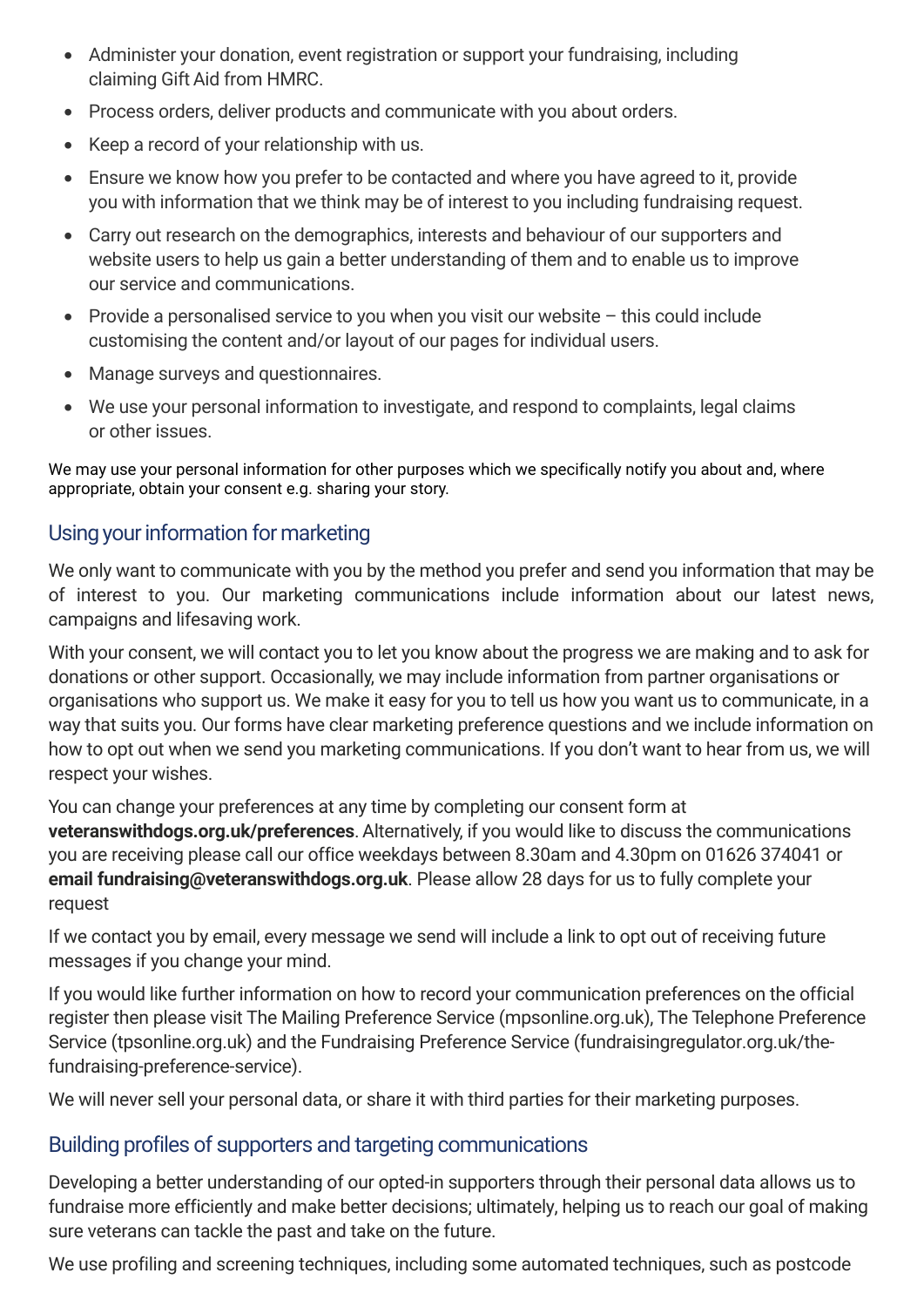segmentation, to ensure communications are relevant and timely, and to provide an improved experience for our supporters. Profiling also allows us to concentrate our resources effectively, which donors regularly tell us is a key priority for them. We do this because it allows us to understand the background of the people who support us and helps us to make appropriate requests to supporters who may be able and willing to give more than they already do. Importantly, it enables us to raise more funds, sooner, and more cost-effectively, than we otherwise would.

When building a supporter profile, we may analyse the following: the history of your support to us, geographic, demographic and other information relating to you, in order to better understand your interests and preferences and contact you with the most relevant communications. In doing this, we may use additional information from third party sources when available. Such information is compiled using publicly available data.

## Sharing your information

We will only share your information if:

- We are legally required to do so, e.g. by a law enforcement agency, legitimately exercising a power, or if compelled by an order of the Court.
- We believe it is necessary to protect or defend our rights, property or the personal safety of our people or visitors to our premises or website.
- We are working with a carefully-selected partner that is carrying out work on our behalf. These partners may include mailing houses, marketing agencies, IT specialists and research agencies. The kind of work we may ask them to do includes processing, packaging, mailing and delivering purchases, answering questions about products or services, sending postal mail, emails and text messages, making fundraising or administration calls, carrying out research or analysis and processing card payments. We only choose partners we can trust. We will only pass personal data to them if they have signed a contract that requires them to:
	- $\circ$  abide by the requirements of the Data Protection Act
	- o treat your information as carefully as we would
	- o only use the information for the purposes it was supplied (and not for their own purposes or the purposes of any other organisation)
	- o allow us to carry out checks to ensure they are doing all these things

# Storing your information

Information is stored by us on computers located in the UK. We may transfer the information to other offices and to other reputable third party organisations as explained above – they may be situated inside or outside the European Economic Area. We may also store information in paper files.

We place great importance on the security of all personally identifiable information associated with our supporters, customers and users. We have security measures in place to attempt to protect against the loss, misuse and alteration of personal data under our control. For example, only authorised personnel are authorised to access user information and we use secure server software (SSL) to encrypt financial and personal information you input before it is sent to us. While we cannot ensure or guarantee that loss, misuse or alteration of data will not occur while it is under our control, we use our best efforts to try to prevent this.

Unfortunately, the transmission of data across the internet is not completely secure and whilst we do our best to try to protect the security of your information we cannot ensure or guarantee that loss, misuse or alteration of data will not occur whilst data is being transferred.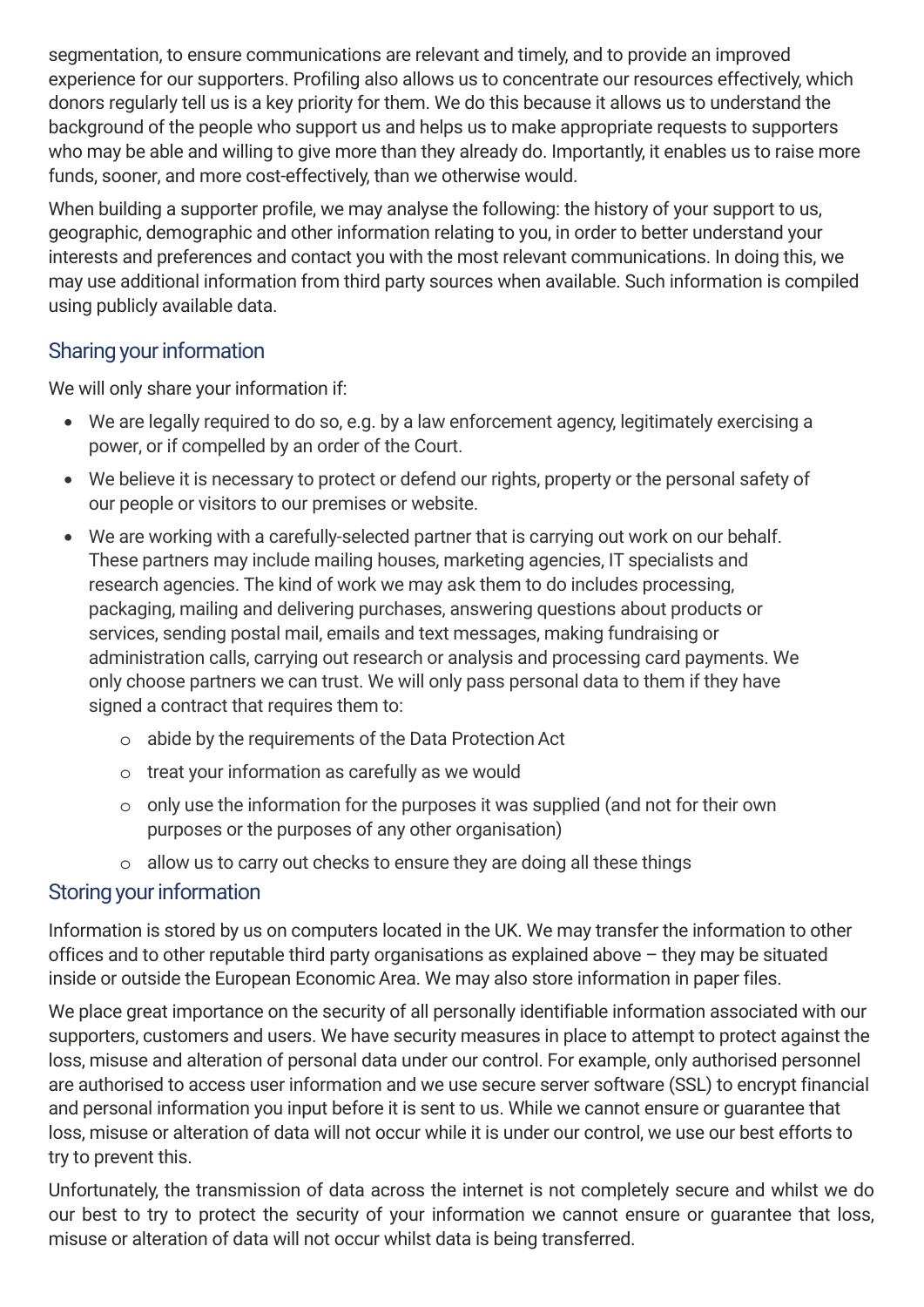We will keep your information only for as long as we need it to provide you with the goods, services or information you have required, to administer your relationship with us, to inform our research into the preferences of our supporters, to comply with the law, or to ensure we do not communicate with people that have asked us not to. When we no longer need information we will always dispose of it securely, using specialist companies if necessary to do this work for us.

# **Your rights**

The Data Protection Act 1998 gives you certain rights over your data and how we use it. These include:

- The right of access to a copy of the information we hold about you (known as a subject access request), and the right to have your data corrected or updated.
- The right to prevent your data being used for direct marketing.
- The right to ask us to stop processing and erase all data relating to you. If there is no other legal ground for the processing (e.g. administration of your donation, or registering you for an event) we will do so.
- The right to lodge a complaint. Please write to: CEO, Veterans With Dogs, Hannahs at Seale Hayne, Howton Lane, Newton Abbot, Devon TQ12 6NQ, or email **[info@veteranswithdogs.org.uk](mailto:Robert.Marsh@combatstress.org.uk)**. We will respond within five days.

If you wish to exercise any of these rights please contact the Data Protection Officer, Veterans With Dogs, Hannahs at Seale Hayne, Howton Lane, Newton Abbot, Devon TQ12 6NQ. We do not charge for reasonable or proportionate requests. Please include your full name and address and any details to help us identify and locate your information.

For more information about your rights under the Data Protection Act go to the website of the Information Commissioner's Office at ico.org.uk.

Veterans With Dogs is not a 'public authority' as defined under the Freedom of InformationAct and we will not therefore respond to requests for information made under this Act; using the funds generously donated to us by our supporters for such activities is not in accordance with our charitable purposes.

# **Cookie Policy**

# **Cookies**

In order to comply with current rules, we classify the different types of cookies which we use on the website, or which may be used by third parties through our website. The classification was developed by the International Chamber of Commerce (UK) and explains more about which cookies we use, why we use them, and the functionality you will lose if you decide you don't want to have them on your device.

# What is a cookie?

Cookies are text files containing small amounts of information which are downloaded to your personal computer, mobile or other device when you visit a website. Cookies are then sent back to the originating website on each subsequent visit, or to another website that recognises that cookie. Cookies are useful because they allow a website to recognise your device.

**Persistent cookies** – these cookies remain on your device for the period of time specified in the cookie. They are activated each time that you visit the website that created that particular cookie.

**Session cookies** – these cookies allow website operators to link your actions during a browser